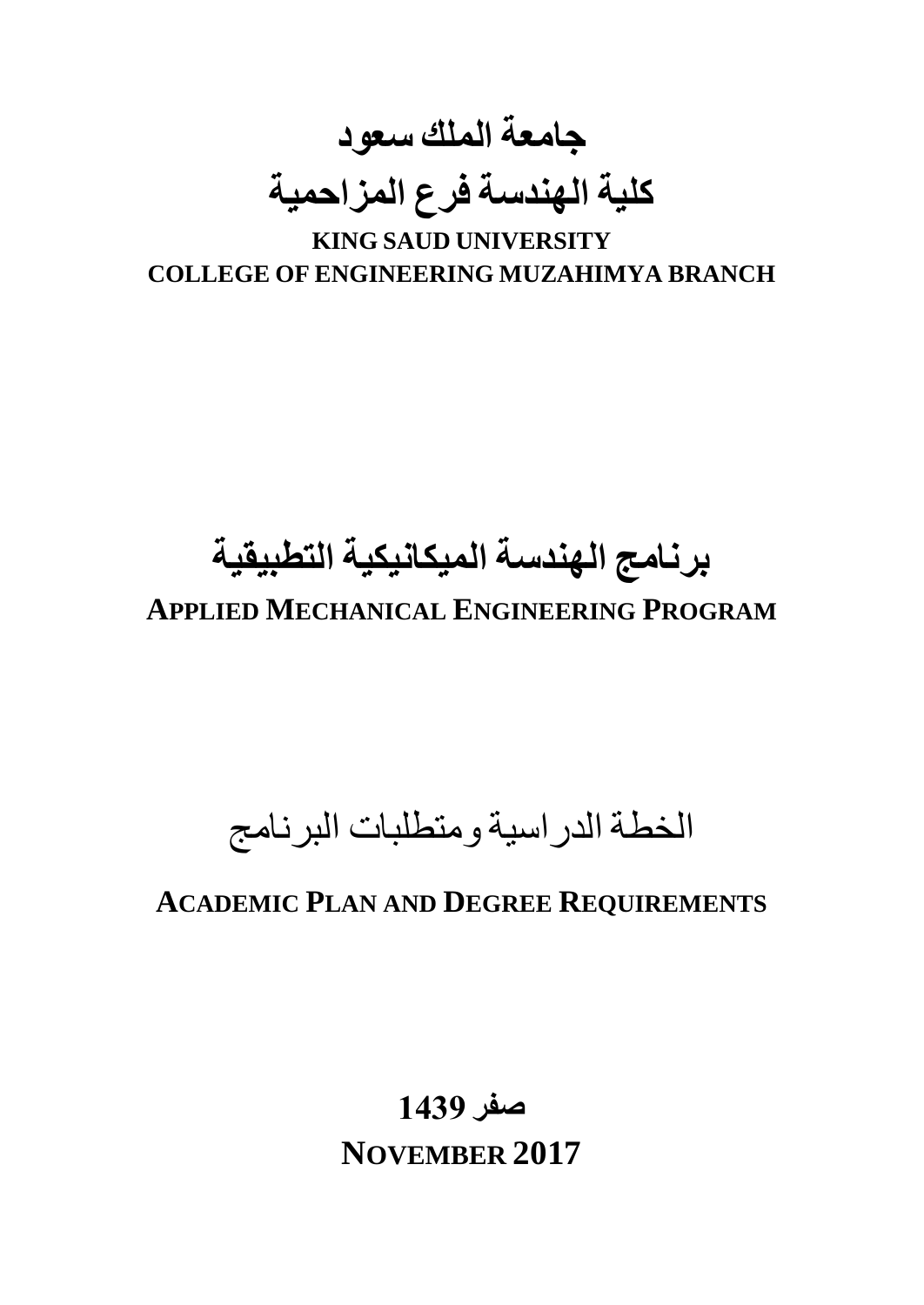#### **COLLEGE OF ENGINEERING - MUZAHIMIYAH CAMPUS**

#### **APPLIED MECHANICAL ENGINEERING PROGRAM**

**برنامج الهندسة الميكانيكية التطبيقية**

**كلية الهندسة فرع المزاحمية**

#### **Introduction:**

The requirements for the Bachelor Degree of Engineering in Applied Mechanical Engineering Program at the college of engineering – Muzahimiyah campus consist of **160** credit-hours plus COOP Training. The Table below shows the summary for these academic requirements:

| <b>Graduation Requirements for Applied Mechanical Engineering</b> | <b>Credit</b><br><b>Hours</b>                                                  |     |
|-------------------------------------------------------------------|--------------------------------------------------------------------------------|-----|
| <b>COMMON FIRST YEAR</b>                                          |                                                                                | 32  |
| University Requirements                                           |                                                                                | 8   |
| <b>College Requirements</b>                                       |                                                                                | 44  |
|                                                                   | <b>COMPULSORY COURSES</b>                                                      | 47  |
|                                                                   | <b>Elective COURSES</b>                                                        | 12  |
| <b>Program Requirements</b><br>(76 credits hours)                 | COURSES FROM OTHER ENGINEERING<br>SPECIALTY (ELECTRICAL ENGINEERING<br>COURSE) | 3   |
|                                                                   | <b>COOP TRAINING REQUIREMENTS</b>                                              | 9   |
|                                                                   | <b>Graduation Project</b>                                                      | 5   |
| <b>Total Credit Hours</b>                                         |                                                                                | 160 |

The breakdown of the program credit hours is explained below:

- **32** credit hours (two semesters) of skills and pre-calculus. This year is called common first year. (Table 1)
- 8 credit hours of university requirements (Table 2)
- 44 credit hours of college requirements, which are compulsory for all programs (Table 3)
- 76 credit hours of program requirements as follow:
	- o 47 credit hours for core courses (Table 4A)
	- o 3 credit hours for an electrical engineering course (Table 4B)
	- o 9 credit hours of Cooperative Training, Parts I & II (Table 4C)
	- o 5 credit hours of Capstone Senior Design Project, Parts I & II (Table 4D)
	- o 12 credit hours for elective courses (Table 4E)

#### **1) Common First Year**

The student has to complete **32** credit-hours in the first common year as listed in Table 1: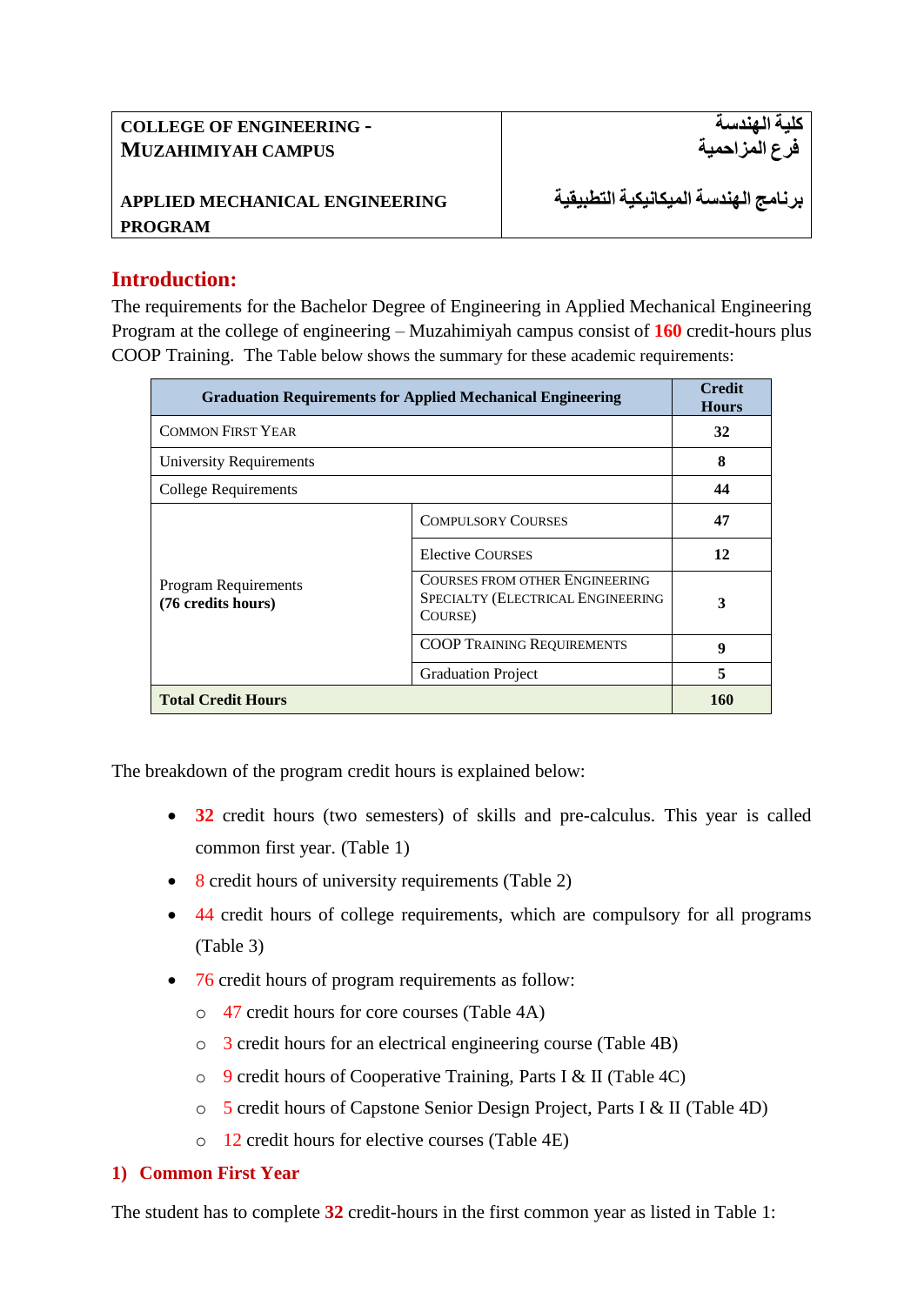| <b>Course Code</b> | <b>Course Title</b>               | <b>Credits Hours</b> |
|--------------------|-----------------------------------|----------------------|
| <b>ENG 140</b>     | <b>English Language</b>           | 6                    |
| <b>MATH 150</b>    | Differential Calculus             | 3                    |
| <b>ENT 101</b>     | Entrepreneurship                  |                      |
| <b>CHEM 101</b>    | <b>General Chemistry</b>          |                      |
| <b>CUR 140</b>     | <b>Writing Skills</b>             | $\overline{2}$       |
| <b>ENG 150</b>     | Academic English Language         | 6                    |
| <b>COM 140</b>     | University Skills                 | 3                    |
| IT 140             | <b>Computer Skills</b>            | 3                    |
| <b>STAT150</b>     | <b>Introduction to Statistics</b> | $\mathcal{R}$        |
| <b>CHS</b> 150     | Fitness & Health Culture          |                      |
| <b>Total</b>       |                                   | 32                   |

#### **Table 1: COMMON FIRST YEAR COURSES**

#### **2) University Requirements**

Each student is required to take one compulsory Islamic course IC 107 and select 3 other courses (A total of **8** credit-hours) from the Islamic Culture Courses pool listed in Table 2.

| <b>Course Code</b>                              | <b>Course Title</b>                | <b>Credits Hours</b> |
|-------------------------------------------------|------------------------------------|----------------------|
| <b>IC</b> 101                                   | Principles of Islamic Culture      | 2(2,0,0)             |
| <b>IC</b> 102                                   | Family in Islam                    | 2(2,0,0)             |
| IC 103                                          | Economic System in Islam           | 2(2,0,0)             |
| <b>IC</b> 104                                   | <b>Islamic Political System</b>    | 2(2,0,0)             |
| IC 105                                          | Human Rights                       | 2(2,0,0)             |
| IC 106                                          | Medical Jurisprudence              | 2(2,0,0)             |
| IC 107                                          | (Compulsory)                       | 2(2,0,0)             |
| <b>IC 108</b>                                   | <b>Current Issues</b>              | 2(2,0,0)             |
| <b>IC</b> 109                                   | Women and their developmental role | 2(2,0,0)             |
| Total (1 compulsory course and 3 other courses) | 8                                  |                      |

**Table 2: COMPULSORY AND SUGGESTED UNIVERSITY REQUIREMENTS**

#### **3) College Requirements**

There are **44** credit-hours of college requirements, these courses are compulsory courses for all programs and provide the students with the basis and foundation of engineering. These courses are listed in Table 3: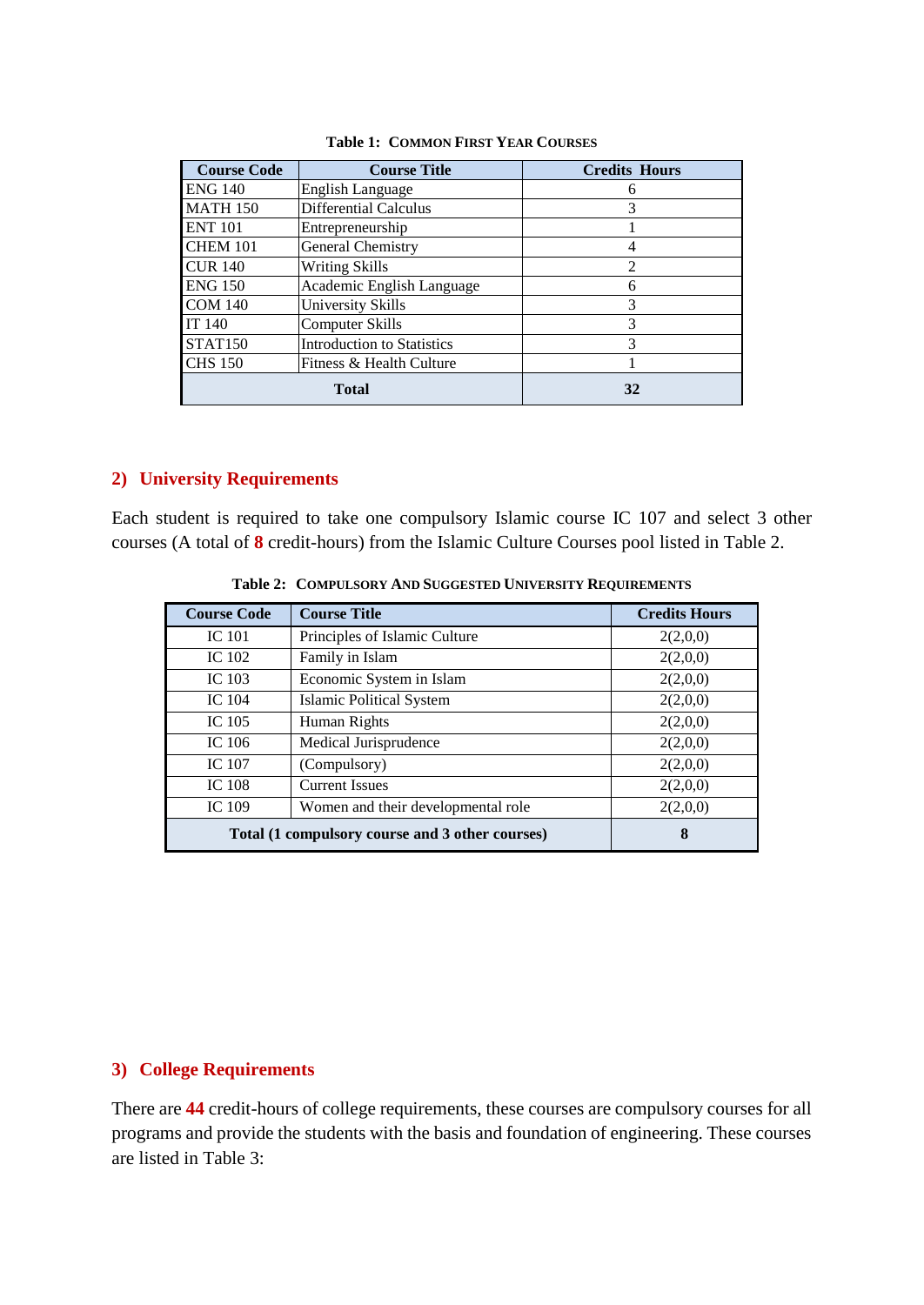| <b>Course</b>    | <b>Course Title</b>                          | Cr. Hr.  | <b>Requisites</b>                    |       | <b>Remarks</b>       |
|------------------|----------------------------------------------|----------|--------------------------------------|-------|----------------------|
| Code             |                                              | T(X,Y,L) | Pre-                                 | $Co-$ |                      |
|                  | MATH 1110 Calculus for Engineers             | 3(3,2,0) | <b>MATH 150</b>                      |       |                      |
|                  | MATH 1120 Linear Algebra and Vector Analysis | 3(3,2,0) | <b>MATH 150</b>                      |       |                      |
|                  | MATH 1130 Differential Equations             | 3(3,2,0) | <b>MATH 1120</b>                     | ---   |                      |
| <b>PHYS 1211</b> | Physics for Engineers I                      | 4(3,0,2) | $- - -$                              |       | Contents<br>modified |
| <b>PHYS 1221</b> | Physics for Engineers II                     | 4(3,0,2) | <b>PHYS 1211</b><br><b>MATH 1110</b> |       | Contents<br>modified |
| <b>AGE 1310</b>  | <b>Basics of Engineering Drawing</b>         | 3(1,0,4) |                                      |       |                      |
| <b>AGE 1320</b>  | Introduction to Manufacturing                | 2(1,1,2) | ---                                  |       |                      |
| <b>AGE 1510</b>  | <b>Technical Writing</b>                     | 2(2,1,0) | $---$                                | ---   |                      |
|                  | <b>MATH 2140 Numerical Methods</b>           | 3(3,2,0) | <b>MATH 1130</b>                     |       |                      |
| <b>AGE 1330</b>  | <b>Statics</b>                               | 2(2,1,0) | <b>MATH 1110</b><br><b>MATH 1120</b> |       | A new course         |
| AGE 2320         | Dynamics                                     | 2(2,1,0) | <b>AGE 1330</b>                      |       | A new course         |
| AGE 2340         | <b>Basic Engineering Measurements</b>        | 2(1,1,2) | <b>STAT 150</b>                      | $---$ |                      |
| <b>AGE 2410</b>  | Computer programming                         | 3(2,1,2) |                                      |       |                      |
| AGE 3351         | Introduction to Engineering Design           | 1(1,1,0) | <b>AGE 1310</b><br><b>AGE 1320</b>   |       | Name changed         |
| <b>AGE 4530</b>  | <b>Engineering Economy</b>                   | 2(2,1,0) | ---                                  |       |                      |
| <b>AGE 4540</b>  | Seminar                                      | 1(0,0,2) | ---                                  |       |                      |
| AGE 4551         | <b>Engineering Project Management</b>        | 2(2,1,0) | $---$                                |       | Name changed         |
| <b>AGE 4560</b>  | <b>Industry and Environment</b>              | 2(2,1,0) | ---                                  | ---   |                      |
| <b>Total</b>     |                                              |          | 44                                   |       |                      |

#### **Table 3: COLLEGE REQUIREMENTS**

#### **4) Program Requirements**

There are **76** credit hours of program requirements. These courses are compulsory courses for all Applied Mechanical Engineering students and divided into five parts as follow: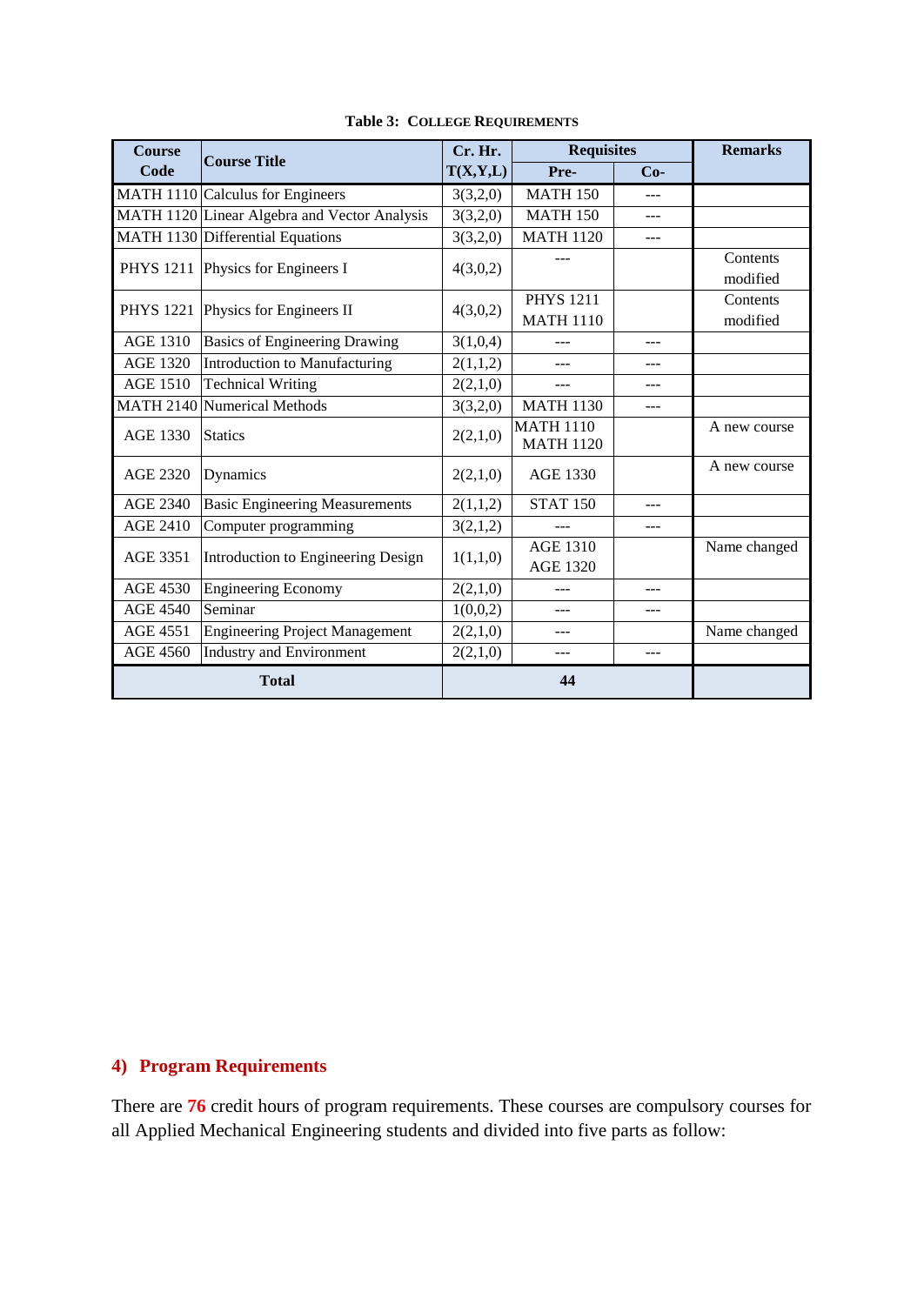#### **4.1) Program Core Courses**

The student has to complete **47** credit hours of core courses in Applied Mechanical Engineering as listed in the Table 4A.

| <b>Course</b>   | <b>Course Title</b>                  | Cr. Hr.  | <b>Requisites</b> |       | <b>Remarks</b>       |
|-----------------|--------------------------------------|----------|-------------------|-------|----------------------|
| Code            |                                      | T(X,Y,L) | Pre-              | $Co-$ |                      |
|                 |                                      |          | <b>AGE 1320</b>   |       | A new pre-req. added |
|                 | AME 2110 Manufacturing Processes     | 4(3,1,2) | <b>AME 2510</b>   |       | (AME 2310)           |
|                 |                                      |          | <b>AME 2310</b>   |       |                      |
| <b>AME 2211</b> | Mechanical Engineering Drawing       | 2(1,0,2) | AGE 1310          |       | 1 credit hour is     |
|                 |                                      |          |                   |       | removed              |
| <b>AME 2310</b> | Mechanics of Materials I             | 3(3,1,0) | <b>AGE 1330</b>   | ---   |                      |
| AME 2510        | <b>Engineering Materials Science</b> | 4(3,1,2) | <b>PHYS 1221</b>  |       |                      |
|                 |                                      |          | <b>CHEM 101</b>   |       |                      |
| <b>AME 2710</b> | <b>Engineering Thermodynamics</b>    | 4(3,1,2) | <b>PHYS 1221</b>  |       |                      |
| <b>AME 3010</b> | Mechanical Engineering Design        | 4(3,1,2) | <b>AME 3320</b>   |       | A new pre-req. added |
|                 |                                      |          | AME 2210          |       | (AME 2210)           |
| <b>AME 3121</b> | <b>Production Management</b>         | 3(3,1,0) | AME 2110          |       | Name and content     |
|                 |                                      |          |                   |       | modified             |
| <b>AME 3320</b> | Mechanics of Materials II            | 4(3,1,2) | <b>AME 2310</b>   | ---   |                      |
| AME 3330        | Mechanics of Machinery               | 4(3,1,2) | <b>AGE 2320</b>   | ---   |                      |
| AME 3610        | <b>System Dynamics and Control</b>   |          | AGE 2320          |       |                      |
|                 |                                      | 4(3,1,2) | <b>AME 3620</b>   |       |                      |
| <b>AME 3720</b> | <b>Heat Transfer</b>                 | 4(3,1,2) | <b>AME 3810</b>   |       |                      |
| <b>AME 3810</b> | <b>Fluid Mechanics</b>               | 4(3,1,2) | <b>AME 2710</b>   | ---   |                      |
| <b>AME 4730</b> | Thermal-Fluid Systems                | 3(2,1,2) | <b>AME 3720</b>   | ---   |                      |
| <b>Total</b>    |                                      |          | 47                |       |                      |

**Table 4A: APPLIED MECHANICAL ENGINEERING PROGRAM CORE COURSES REQUIREMENTS**

#### **4.2) Electrical Engineering Course**

This course is intended to cover necessary electric concepts required to all AME students to enhance their understanding of electric circuits and machines. **3** credit hours of electrical engineering course is listed in the Table 4B

|  |  |  | <b>Table 4B: ELECTRICAL ENGINEERING COURSE</b> |  |
|--|--|--|------------------------------------------------|--|
|--|--|--|------------------------------------------------|--|

| <b>Course</b> | <b>Course Title</b>                       | Cr. Hr.             | <b>Requisites</b> |       | <b>Remarks</b> |
|---------------|-------------------------------------------|---------------------|-------------------|-------|----------------|
| Code          |                                           | $\mathbf{T}(X,Y,L)$ | Pre-              | $Co-$ |                |
|               | AME 3620 Electrical Circuits and Machines | 3(3,1,0)            | <b>PHYS</b> 1221  | ---   |                |
| <b>Total</b>  |                                           |                     |                   |       |                |

#### **4.3) Cooperative Training Requirements**

The student has to complete the Cooperative Training (Table 4C) which is divided into two parts as listed in Table 4C (**9** credit hours):

| Course | <b>Title</b><br>Course | <b>Requisites</b> | <b>Kemarks</b> |
|--------|------------------------|-------------------|----------------|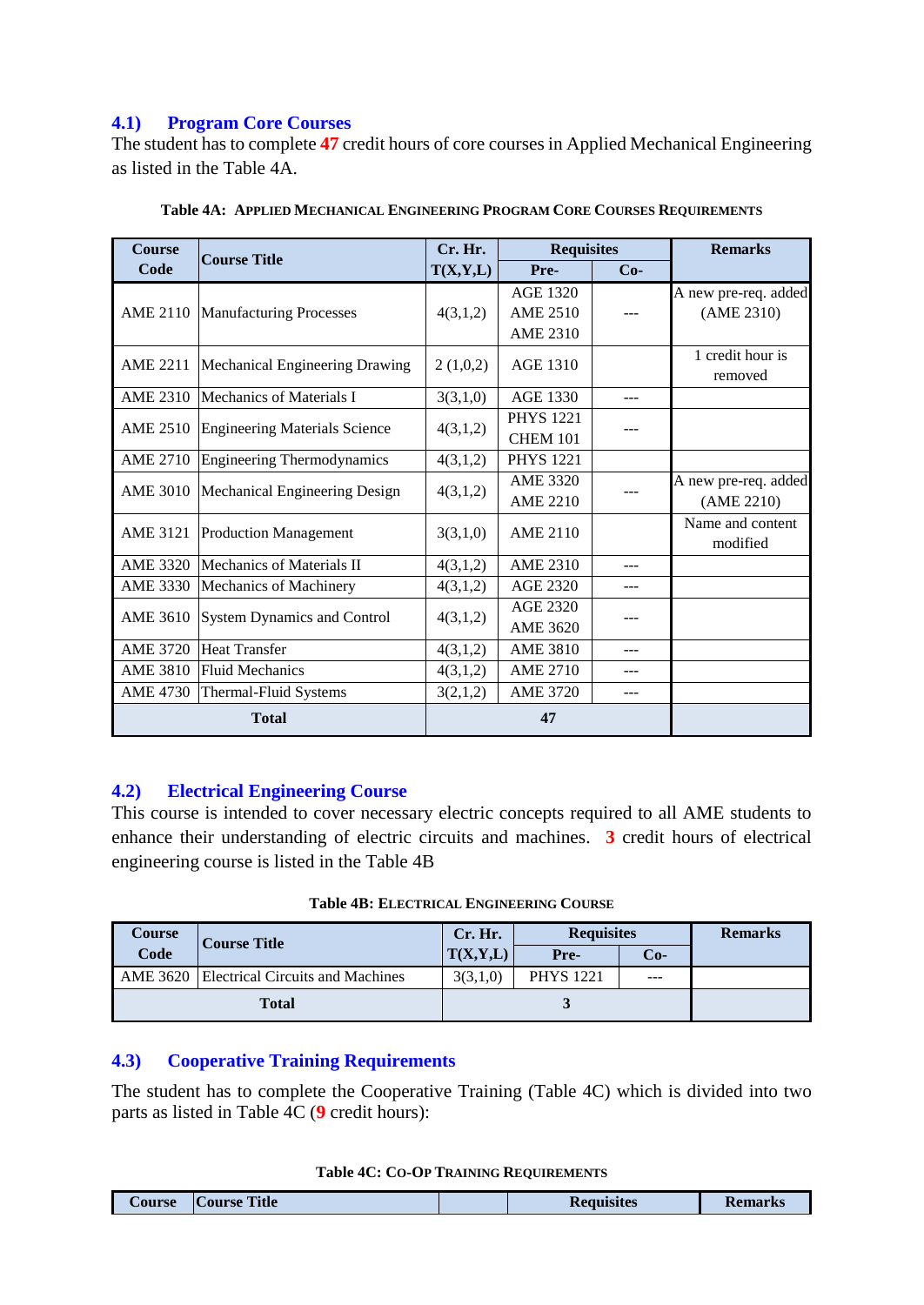| Code            |                                                                                            | Cr. Hr.<br>T(X,Y,L) | Pre-                           | $Co-$ |  |
|-----------------|--------------------------------------------------------------------------------------------|---------------------|--------------------------------|-------|--|
| <b>AME 4910</b> | Cooperative Training (Part I : during<br>summer session)                                   | 0                   | Completion 125<br>credit hours |       |  |
| <b>AME 4920</b> | Cooperative Training (Part II:<br>during the semester next to summer<br>session of part I) | 9                   | Completion 125<br>credit hours |       |  |
|                 | <b>Total</b>                                                                               |                     |                                |       |  |

#### **4.4) Capstone Senior Design Project Requirements**

The student has to complete the capstone senior design project, which is divided into two parts as listed in Table 4D (**5** credit hours). The project can be taken in conjunction with the Co-Op training since it is highly recommended to be industry related.

| Course       | <b>Course Title</b>                        | Cr. Hr. | <b>Requisites</b> |       | <b>Remarks</b>         |
|--------------|--------------------------------------------|---------|-------------------|-------|------------------------|
| Code         |                                            |         | Pre-              | $Co-$ |                        |
|              | AME 4931 Capstone Senior Design Project I  | 3       | <b>AME 4910</b>   |       | Course code<br>changed |
|              | AME 4940 Capstone Senior Design Project II |         | <b>AME 4931</b>   |       | A new course           |
| <b>Total</b> |                                            |         |                   |       |                        |

#### **Table 4D: CAPSTONE SENIOR DESIGN PROJECT REQUIREMENTS**

#### **4.5) Elective Courses**

Each student is required to select 12 credit-hours among a pool of elective courses listed in Table 4E:

| Code          | <b>Course Title</b>            | Cr. Hr.  | <b>Requisites</b>           |         |  |
|---------------|--------------------------------|----------|-----------------------------|---------|--|
| <b>Number</b> |                                | (X,Y,L)  | Pre-                        | Cо-     |  |
|               | AME 4020 Finite Element Method | 3(2,0,2) | <b>AME 3010</b><br>AME 3720 | $- - -$ |  |

| Table 4E: ELECTIVE COURSES OF SPECIALIZED AREAS* |  |  |  |  |  |
|--------------------------------------------------|--|--|--|--|--|
|--------------------------------------------------|--|--|--|--|--|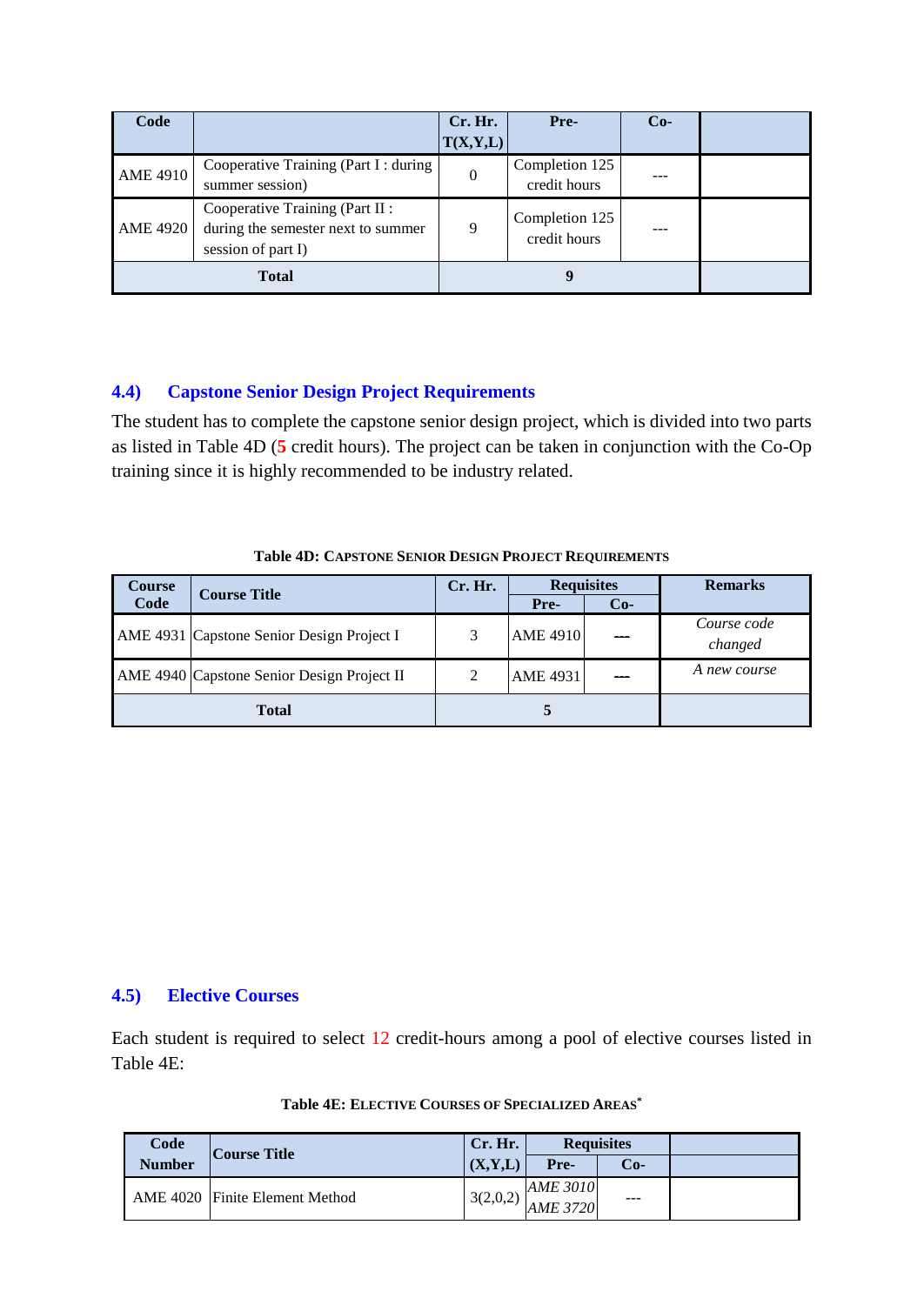|                 | AME 4030 Computer-Aided Design                         |          | $3(3,1,0)$ AME $3010$                       | ---            |  |
|-----------------|--------------------------------------------------------|----------|---------------------------------------------|----------------|--|
| <b>AME 4040</b> | Conceptual Design                                      |          | 3(3,1,0) AME 3010                           |                |  |
| <b>AME 4050</b> | Materials Selection in Design                          |          | $3(3,1,0)$ AME $\overline{3010}$            | ---            |  |
| <b>AME 4130</b> | Metal Forming and Metal Cutting<br>Analysis            |          | 3(3,1,0) AME 2110                           | $---$          |  |
|                 | AME 4140 Manufacturing Systems                         |          | 3(3,1,0) AME 2110                           | ---            |  |
| <b>AME 4150</b> | <b>CNC</b> Machines                                    |          | 3(3,1,0) AME $2\overline{110}$              | ---            |  |
| <b>AME 4420</b> | Principles of Refrigeration                            |          | $3(2,0,2)$ AME $2710$                       | $---$          |  |
| <b>AME 4430</b> | Air Conditioning                                       |          | 3(3,1,0) AME 3720                           | $---$          |  |
| <b>AME 4440</b> | <b>Internal Combustion Engines</b>                     |          | 3(2,0,2) AME 2710                           | ---            |  |
| <b>AME 4520</b> | Introduction to Composite Materials                    |          | $3(3,1,0)$ AME $3010$                       | ---            |  |
| <b>AME 4530</b> | Mechanical Behavior of Materials                       |          | 3(3,1,0) AME 3010                           | ---            |  |
|                 | AME 4620 Introduction to Mechatronics                  | 3(2,1,2) | <b>AME 3330</b><br><b>AME 3610</b>          |                |  |
| <b>AME 4630</b> | Introduction to Robotics                               | 3(3,1,0) | <b>AME 3330</b><br><b>AME 3610</b>          | ---            |  |
|                 | AME 4750 Renewable Energy                              | 3(3,1,0) | <b>AME 3720</b><br><b>AME 3810</b>          | ---            |  |
| <b>AME 4760</b> | <b>Energy Conversion and Storage</b><br><b>Systems</b> |          | $3(3,1,0)$ AME 3720                         |                |  |
| <b>AME 4770</b> | <b>Water Desalination</b>                              |          | $3(3,1,0)$ AME $3720$                       | $---$          |  |
| <b>AME 4820</b> | Propulsion                                             |          | $3(2,0,2)$ AME $\overline{3810}$            | $- - -$        |  |
|                 | AME 4830 Power Plants                                  |          | $3(3,1,0)$ AME $2710$                       | ---            |  |
| <b>AME 4840</b> | <b>Fluid Machinery</b>                                 |          | 3(3,1,0) AME 3810                           | ---            |  |
| <b>AME 4940</b> | Selected Topics in Mechanical<br>Engineering I         | 3(2,1,2) |                                             | Instructor and |  |
| <b>AME 4950</b> | Selected Topics in Mechanical<br>Engineering II        | 3(2,1,2) | Program Approval                            |                |  |
|                 | <b>Total of 4 Elective Courses</b>                     |          | Additional two<br>elective courses<br>added |                |  |

#### **5) Typical Study Plan**

A typical plan for the Bachelor of Engineering in Applied Mechanical Engineering Program is proposed in Table 5.